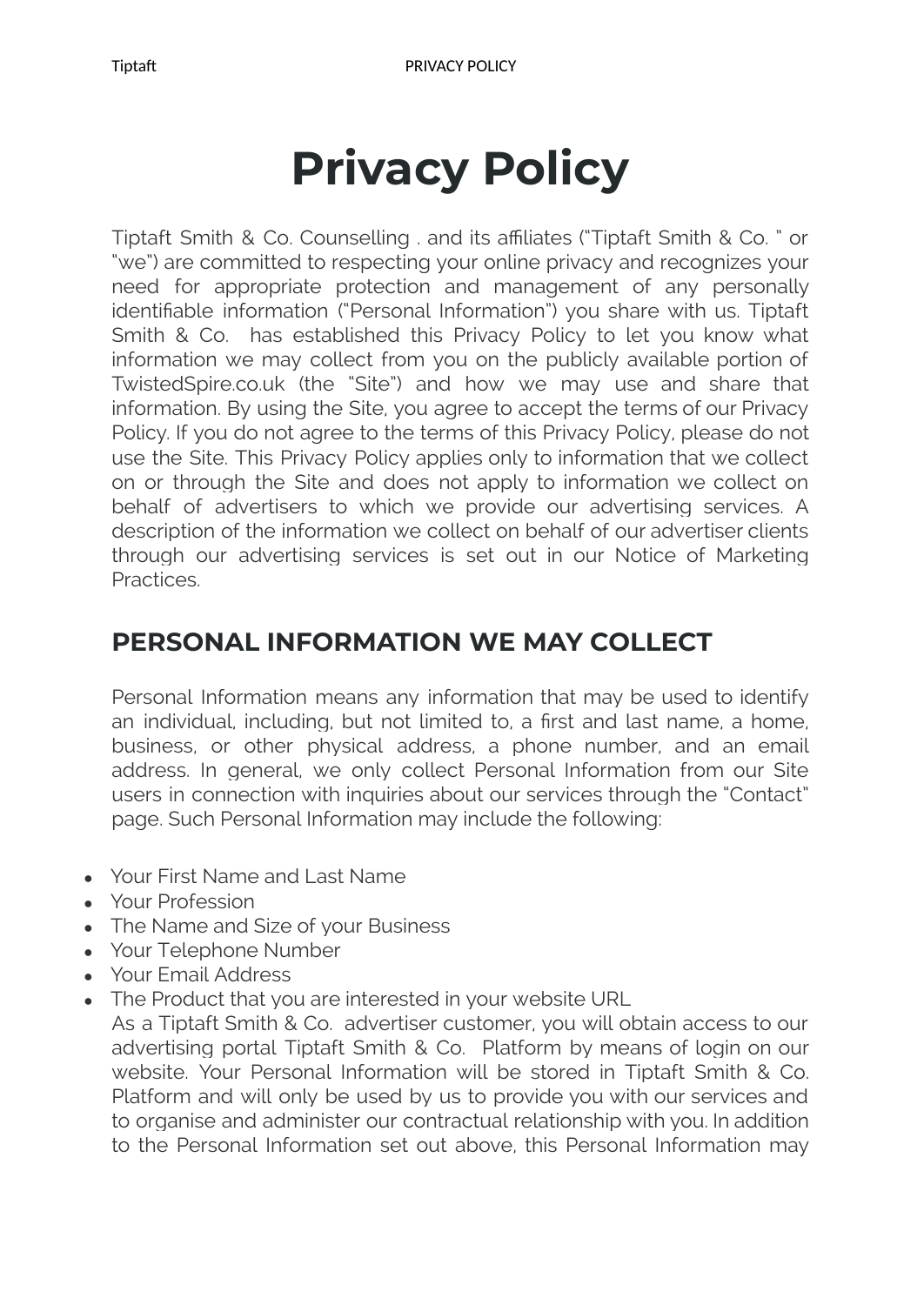include the following:

- Your Address (residence and/or business)
- Your password and the user name as selected by you
- Your Payment Information (account number and/or credit card number, expiry date and security code)
- Your Date Of Birth
- Information on the services provided by us, including the level of performance of your advertising campaigns.

## **SENSITIVE DATA**

Tiptaft Smith & Co. does not seek to collect sensitive personal data (such as data revealing political opinions, religious beliefs, health or other matters) through this Site. Please note that by providing Tiptaft Smith & Co. with unsolicited sensitive personal data you (explicitly) consent to our use of said data as described above.

## **HOW WE MAY USE YOUR INFORMATION**

We may retain and use your Personal Information for the following purposes:

- To fulfil requests for products or services
- To conduct research and improve our services
- To send you communications (as set out below)
	- We reserve the right to send you certain communications relating to the Site or the services provided by Tiptaft Smith & Co. , such as service announcements, e-mails related to your account, or similar administrative or transactional messages. We will use your Personal Information to contact you, should you have consented to receiving marketing communications or to the extent permitted under applicable law. To the extent any of such marketing material is sent to you by email, you will always be offered the opportunity to opt-out of receiving them by clicking the relevant opt-out link as provided in each email.

### **WITH WHOM WE MAY SHARE YOUR INFORMATION**

We may also permit selected third parties and agents to use your Personal Information, for the purposes set out in the preceding sections who will be subject to obligations to process such information in compliance with the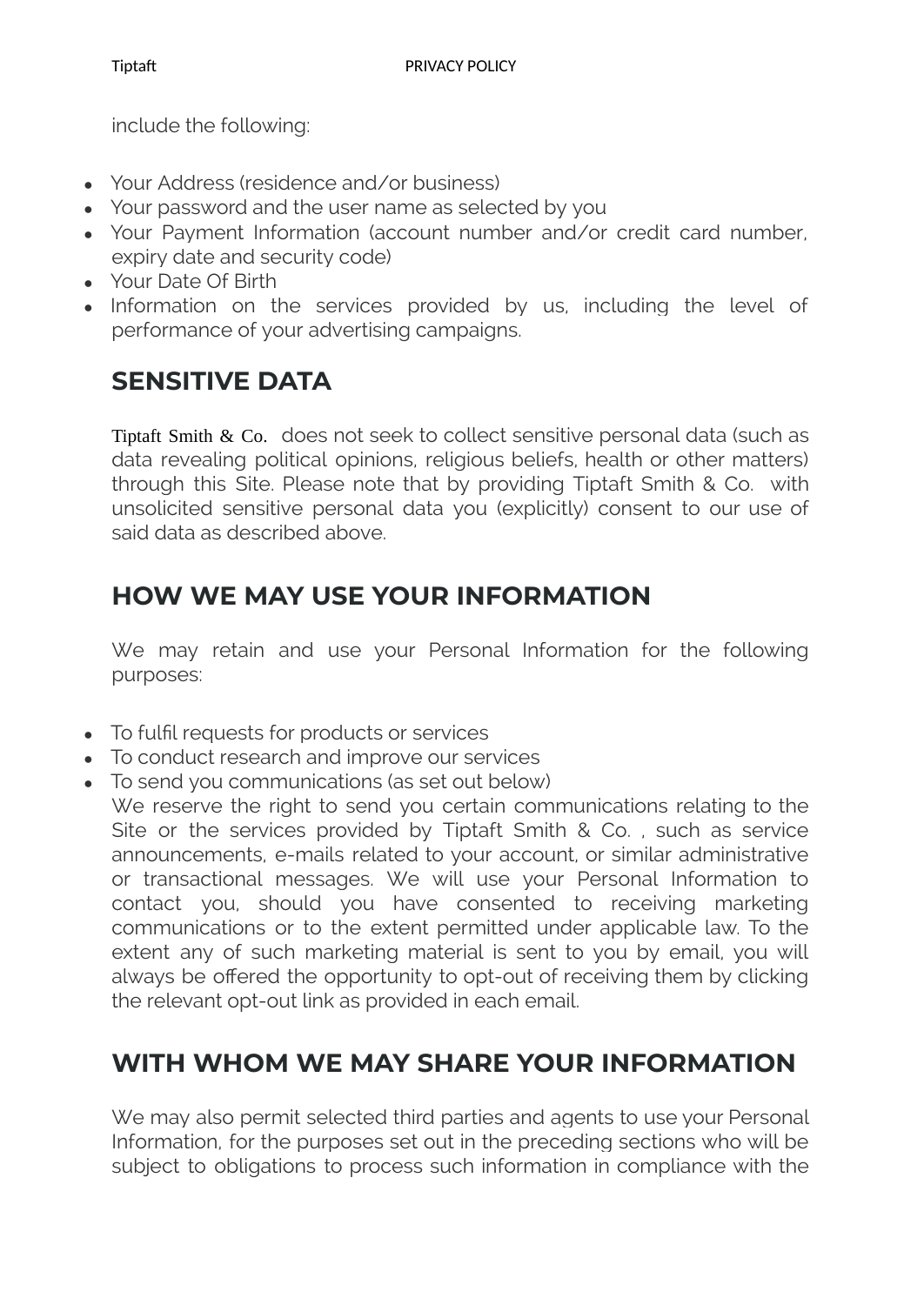same safeguards that we deploy.

If false or inaccurate information is provided and fraud is identified or suspected, details may be passed to fraud prevention agencies or other third parties and may be recorded by us or by them. This information may be accessed by law enforcement agencies from other countries.

If Tiptaft Smith & Co. (or a part thereof) is (i) subject to negotiations for the sale of its business or (ii) is sold to a third party or undergoes a re-organisation, you agree that any of your Personal Information which it holds may be disclosed to such party (or its advisors) as part of any due diligence process or transferred to that re-organised entity or a third party and used for the same purposes or to analyse any proposed sale or re-organisation

We may disclose your Personal Information to third parties, the court service and/or regulators or law enforcement agencies in connection with enquiries, proceedings or investigations by such parties anywhere in the world or to enable Tiptaft Smith & Co. to comply with its regulatory requirements or dialogue with its regulators as applicable.

#### **COOKIES AND OTHER TRACKING TECHNOLOGIES**

Our Cookies Policy sets out how we use cookies and other tracking technologies in connection with your use of this Site. Use of any Personal Information collected through those technologies will be subject to the terms of this Privacy Policy.

If you wish to opt-out of the use of your information collected using the tracking technologies as described above, you may do so under the Cookies Policy.

### **LINKS TO OTHER SITES**

Please be aware that when you are on the Site, you could be directed to other sites that are beyond our control via hyperlinks. For example, if you choose to use the Tiptaft Smith & Co. Directory at the Site, you may be sent to a third-party website if you click on a hyperlink. These other websites may send their cookies to visitors, collect data, or solicit Personal Information. The privacy policies of these other sites may be significantly different from this Privacy Policy. We are not responsible for the privacy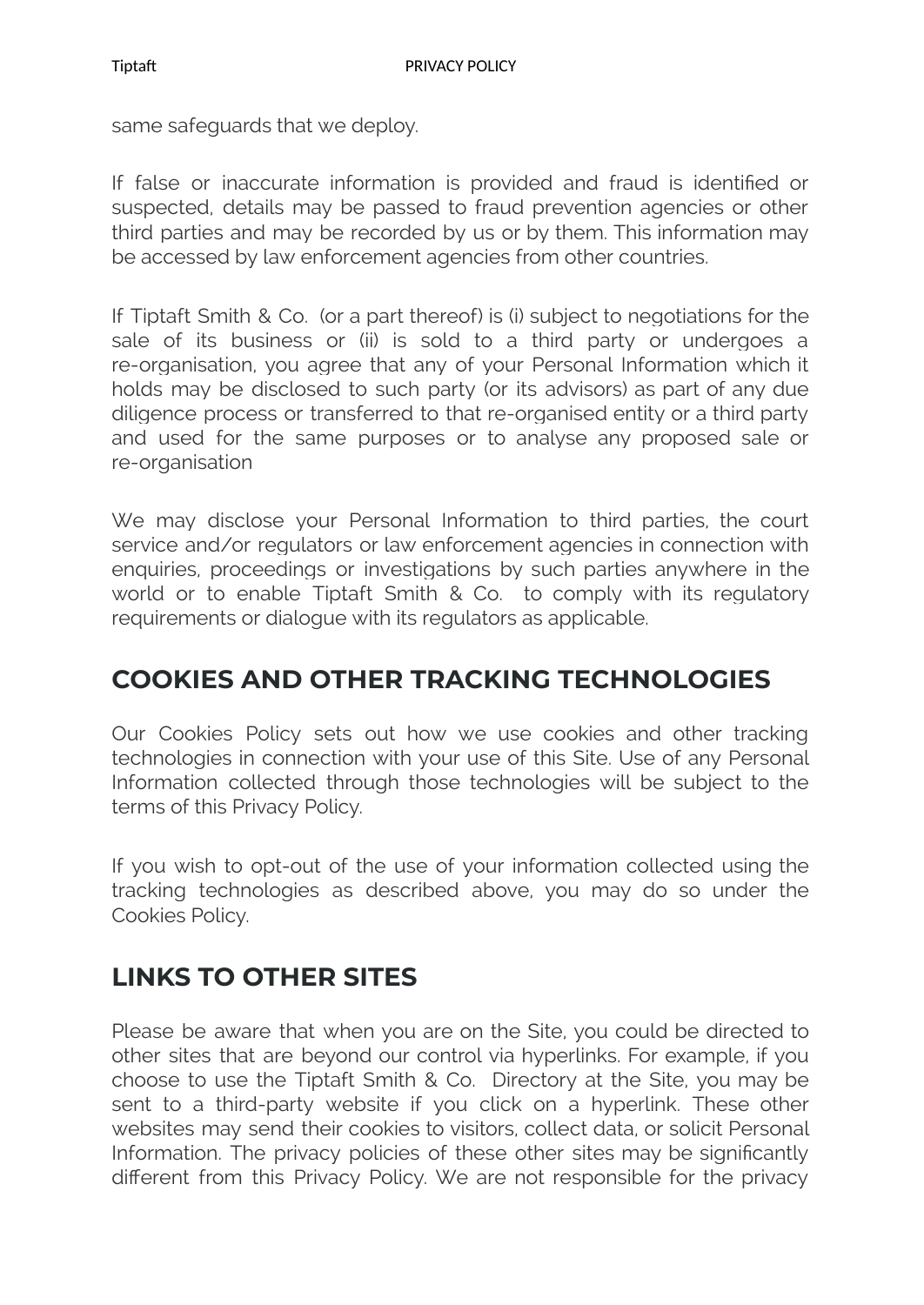practices of these other sites and cannot guarantee the security of any of your Personal Information collected there.

#### **TRANSMISSION, STORAGE AND SECURITY OF YOUR PERSONAL INFORMATION**

No data transmission over the Internet or website can be guaranteed to be secure from intrusion. However, we maintain commercially reasonable physical, electronic and procedural safeguards to protect your Personal Information under applicable data protection legislative requirements.

All your information is stored on our secure servers (or secure hard copies) and accessed and used subject to our security policies and standards. Where we have given you (or where you have chosen) a password which enables you to access certain parts of our site, you are responsible for keeping this password confidential and for complying with any other security procedures that we notify you of. We ask you not to share a password with anyone.

Your Personal Information may be accessed by staff or suppliers in, transferred to, and/or stored at, a destination outside the United Kingdom and the European Economic Area (EEA) in which data protection laws may be of a lower standard than in the EEA. Regardless of location or whether the person is an employee or contractor we will impose the same data protection safeguards that we deploy inside the EEA and within the United Kingdom.

We will retain your Personal Information for as long as is necessary for the processing purpose for which they were collected. Certain details and correspondence may be retained until the time limit for any legal challenges has expired or to comply with regulatory requirements regarding the retention of such data. Data may also be retained for, or included in, analysis carried out by Tiptaft Smith & Co. concerning its own business.

### **CHILDREN'S PRIVACY**

This Site is not intended for use by children under 16. We do not knowingly collect Personal Information from anyone under 16 years of age. If we become aware that we have unknowingly collected Personal Information from a child under the age of 16, we will make commercially reasonable